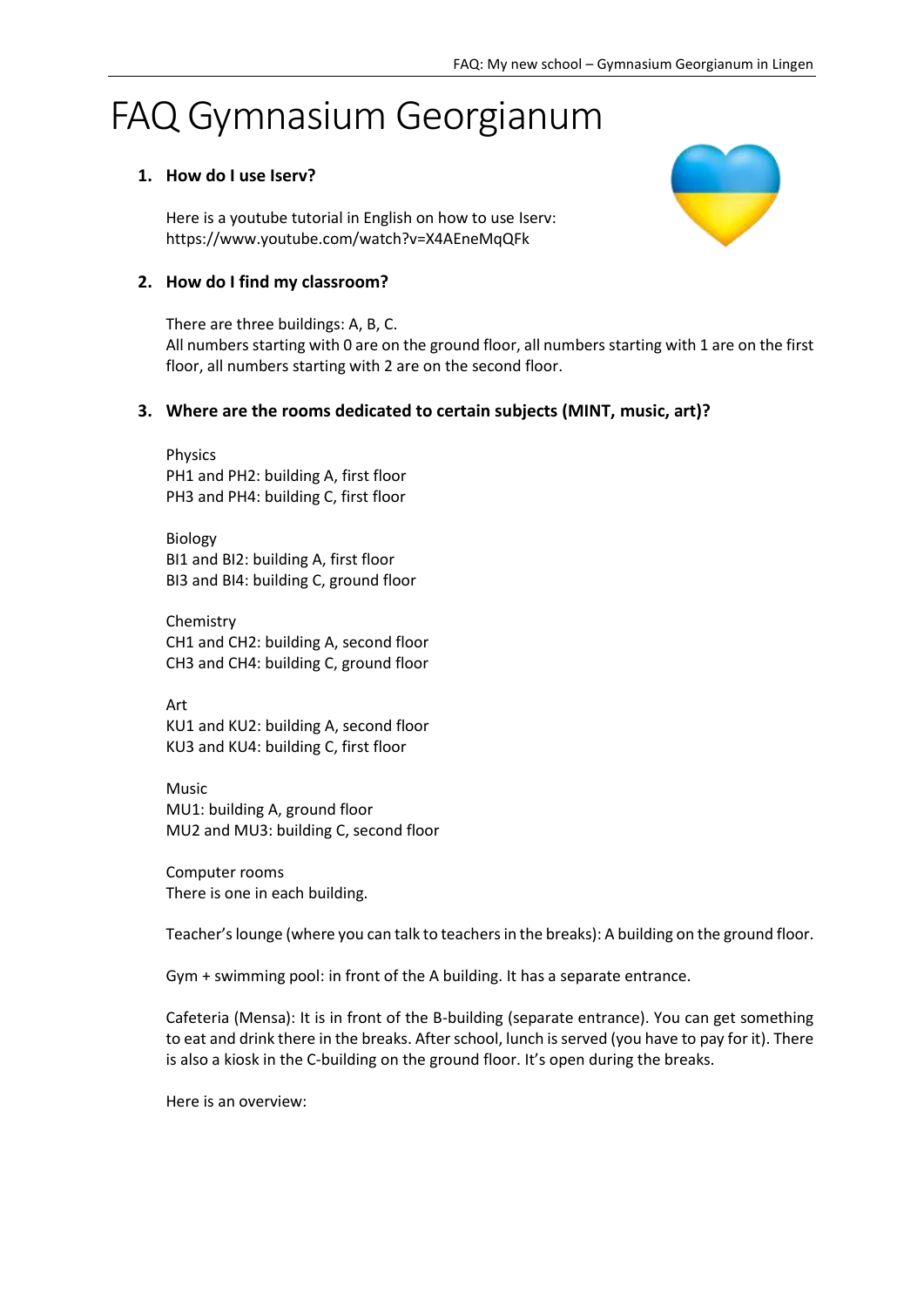

A building



B building and entrance to B and C building





C building



Cafeteria and entrance to teacher's lounge in A building





Gym